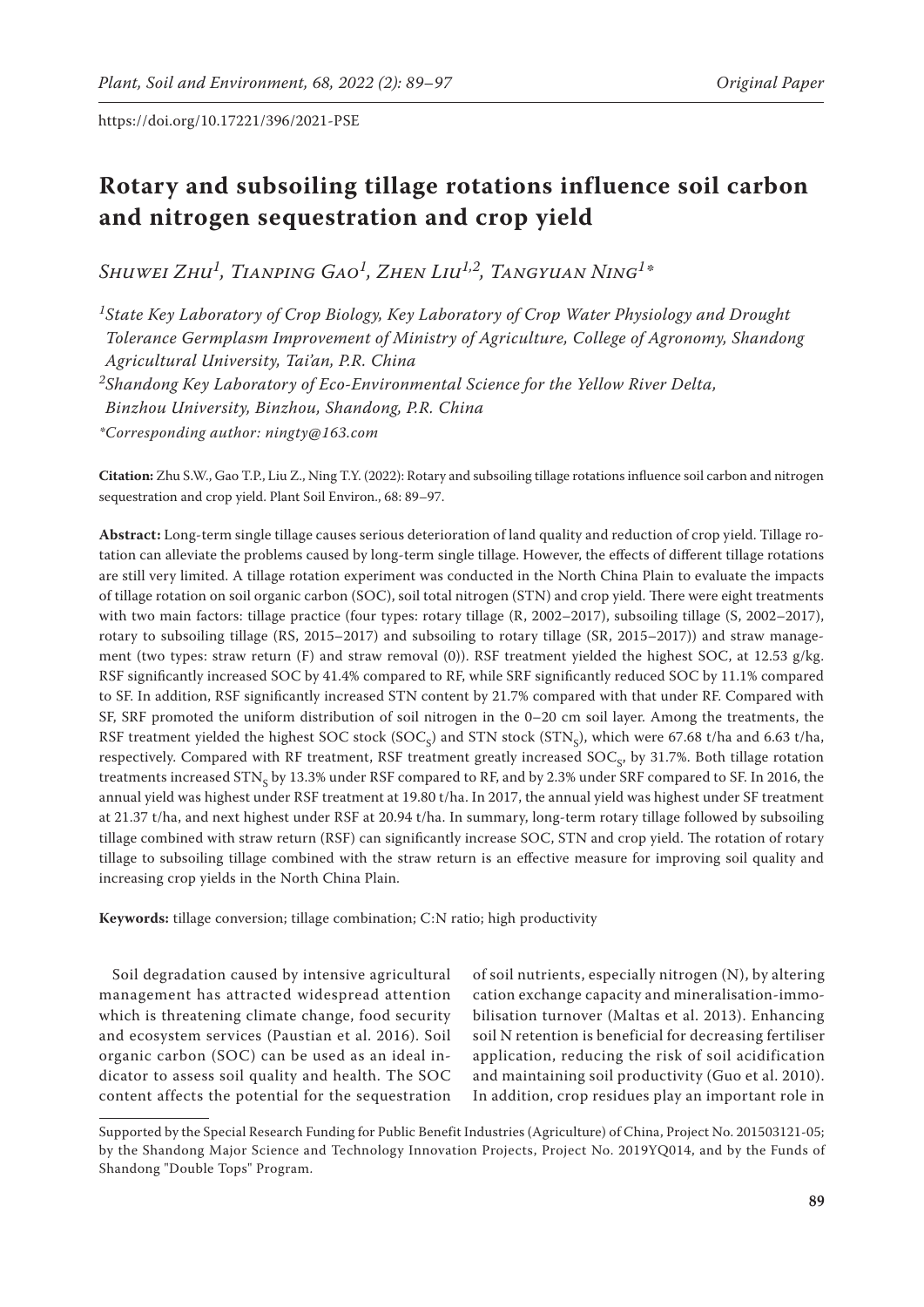SOC and N management and the improvement of soil quality (Guo and Wang 2013, Dikgwatlhe et al. 2014).

The North China Plain (NCP) is one of the most important grain-producing regions in China. Rotary tillage has been widely used in the NCP (Shi et al. 2016). Tillage in the agricultural system operates directly on the soil and has great influences on the contents of SOC and soil total nitrogen (STN) (Guo et al. 2019). Long-term use of rotary tillage has a negative impact on soil carbon (C), leading to serious soil degradation and crop yield decline (Tian et al. 2016, Hu et al. 2021). Rotary tillage greatly reduces soil aggregate stability, enhances microbial biomass turnover and accelerates organic matter decomposition (Wulanningtyas et al. 2021). Furthermore, subsoiling can improve the planting environment by loosening the subsoil and maintaining a deep tillage layer without overturning (Wang and Li 2014). Many studies have shown that subsoiling can increase SOC and total nitrogen contents and increase crop yield (Xu et al. 2019, Feng et al. 2020, Wang et al. 2020, Xie et al. 2020). Although subsoiling has many benefits, its cost is higher than those of other tillage methods, and its effect on increasing crop yield is not always significant (He et al. 2017). He et al. (2007) showed that annual subsoiling in dryland areas of northern China is uneconomical and unwarranted.

Whether it is possible to use a combination of different tillage methods, leveraging the advantages of various methods, to solve the problems of single tillage is of interest, and the potential use of such an approach to establish a high-productivity, low-energy consumption and sustainable agricultural ecosystem has become a new research direction. A three-year tillage rotation experiment in the Loess Plateau area of China showed

that no tillage-subsoiling-no tillage and subsoiling-no tillage-subsoiling rotations significantly increased the contents of organic carbon, total nitrogen and waterstable aggregates in the 0–40 cm soil layer compared with those under plowing (Hou et al. 2013). Lü et al. (2015) found that compared with plowing, the combination of no-tillage, subsoiling and plowing increased the organic carbon and total nitrogen contents in the 0–60 cm soil layer and that compared with continuous no-tillage, the combination promoted the uniform distribution of soil nutrients in the tillage layer and below. Tillage practice rotations change the soil particle size and pore distribution and thus affect the physical and chemical properties of soil to influence crop growth (Tian et al. 2016). Currently, there are few trials of tillage rotation. This study was focused on the short-term impacts of tillage rotation after long-term rotary tillage and subsoiling tillage. The impacts of tillage rotation on farmland soil and crops were assessed by analysing SOC, total nitrogen, and crop yield.

# **MATERIAL AND METHODS**

**Site description.** The experiment was carried out at the Agronomy Experimental Station of Shandong Agricultural University in Tai'an City, Shandong province. The study site was located at 36°09'30.78– 36°09'27.59N and 117°09'13.79–117°09'12.02E. The area had a temperate continental monsoon climate with an average rainfall of 565.7 mm and an average temperature of 15.44 °C from October 2015 to October 2017. Meteorologic data during the study are shown in Figure 1. The soil is classified as Cambisols (FAO-UNESCO 1988). The physical and chemical properties of the soil in 2002 are presented in Table 1.



Figure 1. Daily precipitation and average temperature from October  $2015$  to October  $2017$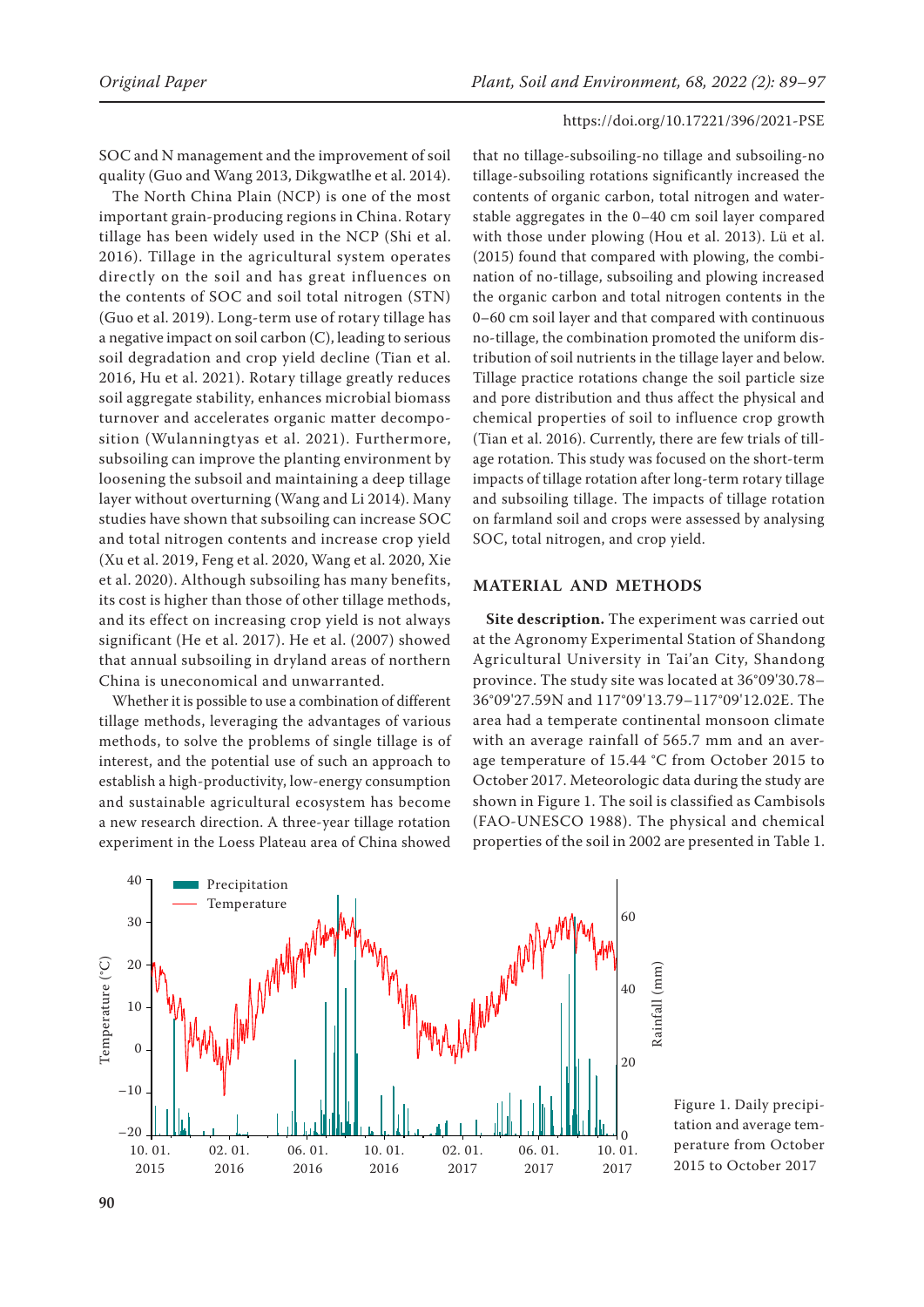| Physical property       |      | Chemical property            |       |
|-------------------------|------|------------------------------|-------|
| Sand $(\%)$             | 40   | soil organic carbon $(g/kg)$ | 7.19  |
| Silt $(\%)$             | 44   | total nitrogen $(g/kg)$      | 1.13  |
| $Clay(\%)$              | 16   | total potassium $(g/kg)$     | 2.16  |
| Bulk density $(g/cm^3)$ | 1.35 | total phosphorus $(g/kg)$    | 8.09  |
| pН                      | 7.09 | available nitrogen (mg/kg)   | 108.8 |

Table 1. Initial soil characteristics in the 0–20 cm layer in 2002

**Experimental design.** The experiment employed a randomised block design and included two factors: tillage practice and straw management. Continuous rotary tillage (R) and subsoiling (S) treatments were established in 2002 and maintained until 2017 (Figure 2). In 2015, half of the plots were converted from subsoiling to rotary tillage (SR) and from rotary tillage to subsoiling (RS). Straw management had two levels: straw removal (0) and straw return (F). Approximately 11 t/ha wheat and 10 t/ha maize residue every year were input continuously into the field after grain harvest in residue retention systems. Straw removal entailed the manual cutting off of wheat and maize straw above the soil surface and its removal from the field. There were eight treatments: R0, S0, RS0, SR0, RF, SF, RSF and SRF. The experiment included eight treatments with three replications. Each replication (plot) was 60 m<sup>2</sup> (15 m  $\times$  4 m) in area. Protective zones between each plot were set up. The tillage operations were carried out annually in October before wheat sowing. The details of each tillage mode were as follows: RT – tillage to a depth of 12 cm using a rotavator with an 89 kW tractor; ST – tillage to a depth of 35-40 cm using a vibrating shank subsoiler (with shanks spaced 50 cm apart) powered with a 118 kW tractor. A winter wheat-summer maize double cropping system was used. The tested cultivars were Jimai 22 for wheat and Zhengdan 958 for maize. Straw was defined as the aboveground biomass excluding grains. The field management was consistent across the treatments. During the winter wheat season, 225 kg N/ha, 78.6 kg P/ha and 74.7 kg K/ha were applied as the basal fertiliser, and 100 kg N/ha was top-dressed at the jointing stage with 75 mm of irrigation. During the summer maize season, 120 kg N/ha, 52.4 kg P/ha and 41.5 kg K/ha were applied as basal fertiliser, and 120 kg N/ha was top-dressed at the jointing stage. No irrigation was used throughout the maize growth period.

**Soil sampling and analysis.** Soil samples were collected from the 0–10, 10–20, 20–30 and 30–40 cm soil layers, with three replications per plot, when maize was harvested in 2016 and 2017. Each soil sample was air-dried, finely ground and passed through a 2 mm sieve after thorough mixing. SOC was determined by the potassium dichromate heating method, and total N was determined by the Kjeldahl method (Bao 2000). Undisturbed soil samples were collected to determine the bulk density in the same soil layers. The SOC stock and STN stock were calculated according to the following formulas (Ding et al. 2012):

$$
SOC_{S} = \Sigma (C_{i} \times \rho_{i} \times T_{i}) \times 10^{-1}
$$
  

$$
STN_{S} = \Sigma (N_{i} \times \rho_{i} \times T_{i}) \times 10^{-1}
$$

where:  $\mathrm{SOC}_{\mathrm{S}} - \mathrm{C}$  pool (t/ha);  $\mathrm{C}_{\mathrm{i}} - \mathrm{SOC}$  concentration (g/kg);  $STN_S - N$  pool (t/ha);  $N_i - TN$  concentration (g/kg);  $\rho_i - soil$ bulk density (g/cm<sup>3</sup>);  $T_i$  – soil layer thickness (cm); i – soil layer.



Figure 2. Design of experimental treatments: continuous rotary tillage (R) and subsoiling (S) treatments were established in 2002 and maintained until 2017. In 2015, half of the plots were converted from subsoiling to rotary tillage (SR) and from rotary tillage to subsoiling (RS); straw management: F – straw return; 0 – straw removal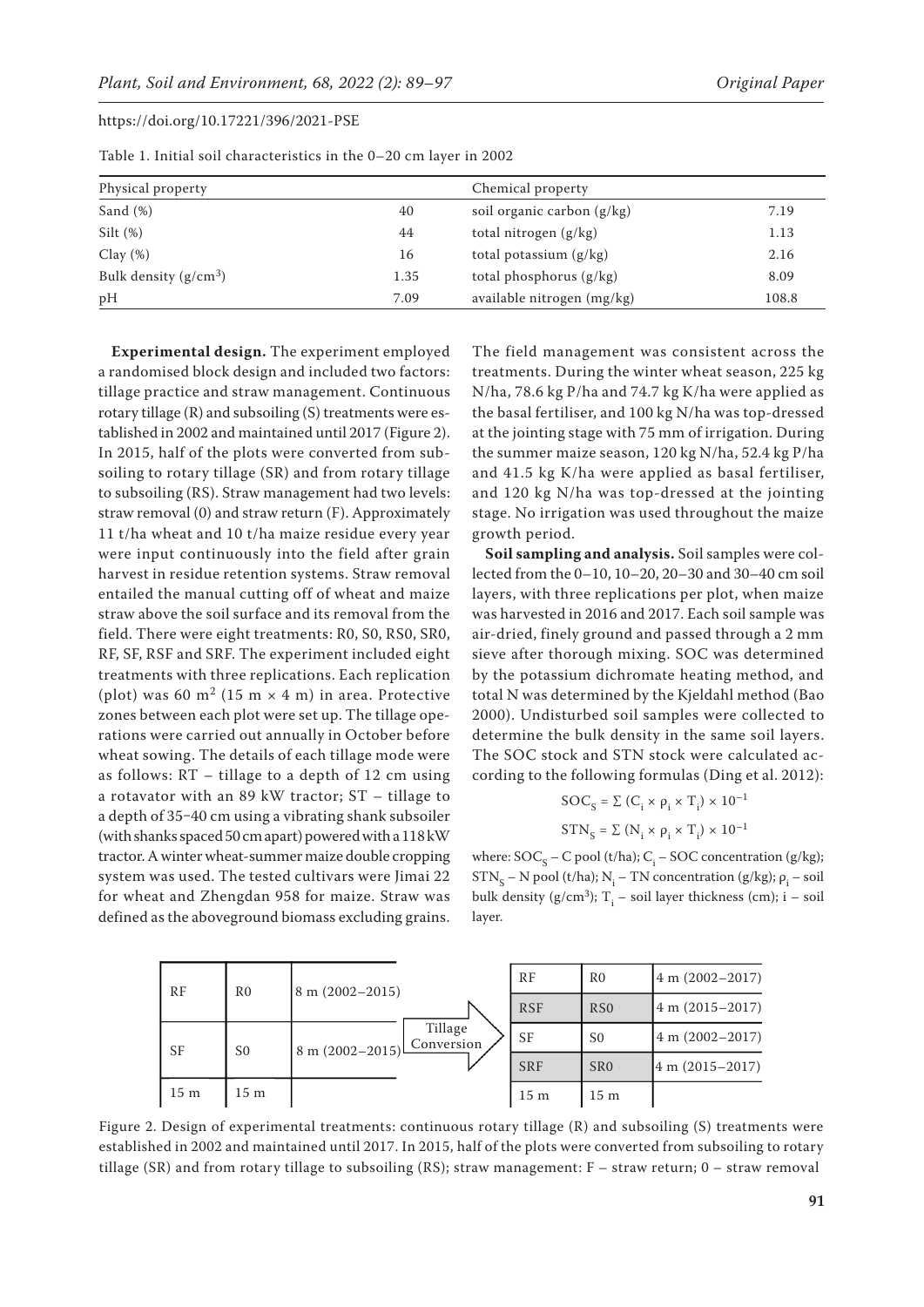**Grain sampling and analysis.** Grain samples were collected when the wheat and maize were harvested in 2016 and 2017. The winter wheat samples were obtained from a  $1 \text{ m}^2$  area in the centre of each plot, with three replications. The summer maize samples were collected in two rows of 5 m length in the centre of each plot, with three replications. The samples were threshed after air-drying, oven-dried at 65 °C for 48 h, and then weighed.

**Statistical analysis.** Analysis of variance (ANOVA; SPSS for Windows, version 17.0, Chicago, USA) was used to identify significant differences among treatments, and the significance level was α = 0.05. **2 4 6 8 10 12 14 16 18** Multiple comparisons were performed using the<br>last similized difference (LSD) test to determine least significant difference (*LSD*) test to determine the significance of treatment effects. SigmaPlot 10.0 **2 4 6 8 10 12 14 16 18 0-10** software (Chicago, USA) was used to create figures.

#### **RESULTS**

**Soil organic carbon content.** Among the treatments, the RSF treatment yielded the highest SOC, followed by the SF treatment (Figure 3). In 2016, compared with R0, RS0 increased the SOC in the 20–40 cm soil layer by 53.9%. Furthermore, compared with S0, SR0 significantly reduced the SOC in the 0–40 cm soil layer by 16.9%. RSF significantly increased the SOC in the 0–40 cm soil layer by 36.5% compared with that under RF. Compared with SF, SRF increased the SOC in the topsoil but reduced the SOC in the deep soil. In 2017, regardless of whether **2 4 6 8 10 12 14 16 18** the straw was returned, RS significantly increased the<br>SOC by 28.0% sempered with that under B, while SB SOC by 28.0% compared with that under R, while SR significantly reduced the SOC by 20.6% compared **2 4 6 8 10 12 14 16 18 0-10** with that under S.



Figure 3. Soil organic carbon distribution in the 0-40 cm layer under different treatments in 2016 and 2017. R0 – rotary tillage with straw removal; S0 – subsoiling tillage with straw removal; RS0 – rotation of rotary to subsoiling tillage with straw removal; SR0 – rotation of subsoiling to rotary tillage with straw removal; RF – rotary tillage with straw return; SF – subsoiling tillage with straw return; RSF – rotation of rotary to subsoiling tillage with straw return; SRF - rotation of subsoiling to rotary tillage with straw return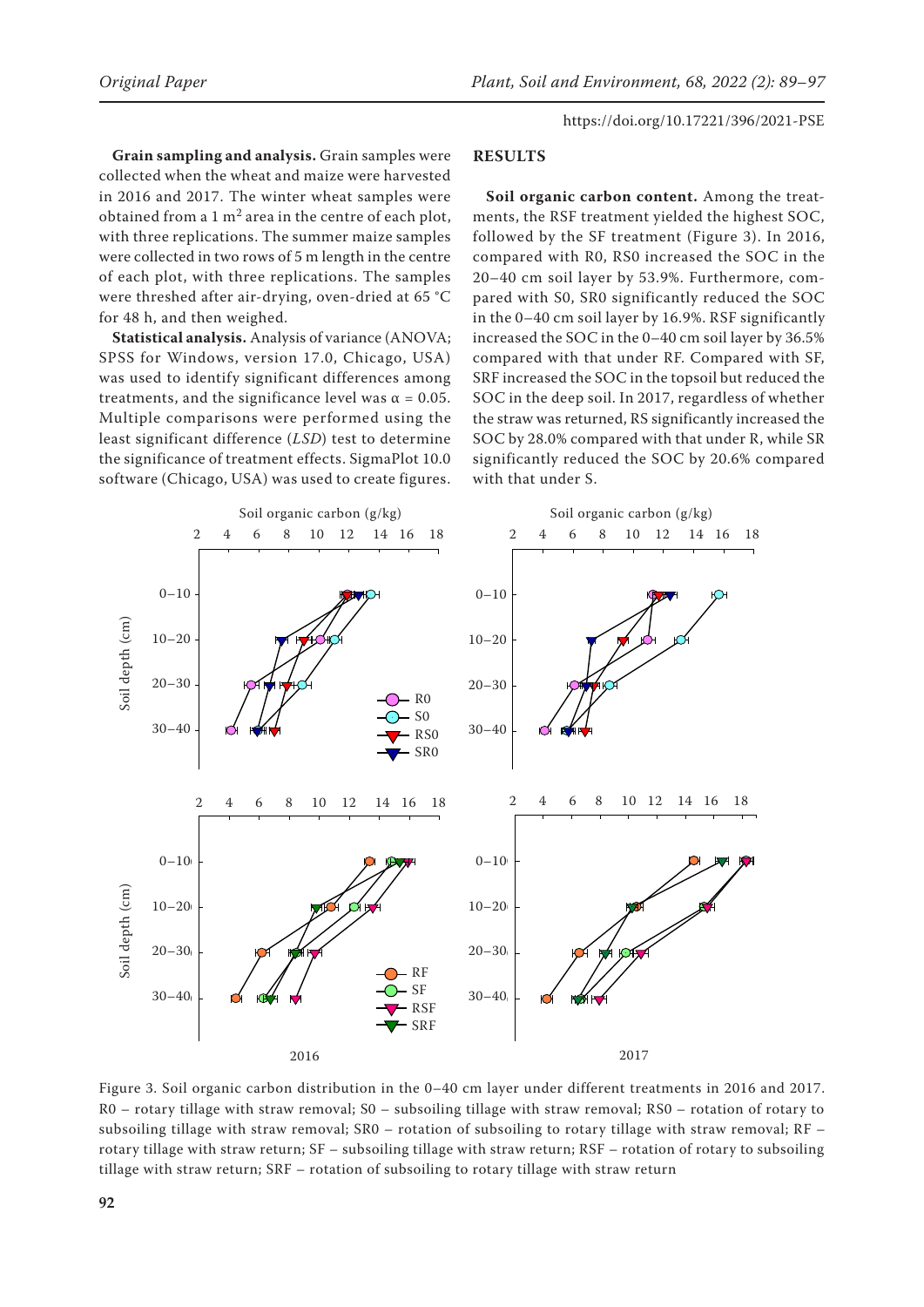**Soil total nitrogen content.** The RSF treatment yielded the highest STN content in the 0–40 cm soil layer, at 1.23%, followed by SF and SRF, at 1.19% and 1.17%, respectively (Figure 4). Under the condition of straw removal, RS0 increased the STN content by 16.1% compared with that under R0. Compared with S0, SR0 reduced the STN content by 21.3%. Under the condition of straw return, RSF significantly increased the STN content, increasing it by 21.7%, compared with that under RF. Compared with SF, SRF compared with that under Kr. Compared with Sr, SKr<br>promoted the uniform distribution of soil nitrogen in the 0–20 cm soil layer. **2 4 6 8 10 12 14 16 18**

**Soil organic carbon stock, soil total nitrogen**  stock and C:N ratio. Among the treatments, the RSF treatment yielded the highest  $SOC<sub>s</sub>$  and  $STN<sub>s</sub>$ , which were 67.68 t/ha and 6.63 t/ha, respectively; **0-10 2 4 6 8 10 12 14 16 18** the SR0 treatment yielded the lowest, at 45.53 t/ha

and 4.63 t/ha, respectively (Table 2). SR0 treatment decreased  $SOC<sub>c</sub>$  by 19.0% compared with that under S0. Compared with RF, RSF treatment greatly increased  $SOC<sub>S</sub>$  by 31.7%. SRF treatment reduced  $SOC<sub>s</sub>$  by 7.4% compared with that under SF. RS0 increased  $STN<sub>s</sub>$  by 9.6% compared with that under R0, and SR0 decreased it by 19.4% compared with that under S0. Compared with RF, RSF increased  $STN_c$  by 13.3%.

**Crop yields.** In 2016, the wheat yield was high-**Crop yields.** In 2016, the wheat yield was high-<br>est under the SF treatment, at 8.64 t/ha, and maize yield and annual yield were highest under the RS **2 4 6 8 10 12 14 16 18** treatment, at 11.41 and 19.80 t/ha, respectively (Figure 5). In 2017, the wheat, maize and annual yields were highest under the SF treatment, at 7.81, 13.56 and 21.37 t/ha, respectively, followed by the **0-10 2 4 6 8 10 12 14 16 18** RSF treatment, at 7.61, 13.33 and 20.94 t/ha, respec-



Figure 4. Soil total nitrogen distribution in the 0–40 cm layer under different treatments in 2016 and 2017. R0 – rotary tillage with straw removal; S0 – subsoiling tillage with straw removal; RS0 – rotation of rotary to subsoiling tillage with straw removal; SR0 – rotation of subsoiling to rotary tillage with straw removal; RF – rotary tillage with straw return; SF – subsoiling tillage with straw return; RSF – rotation of rotary to subsoiling tillage with straw return; SRF – rotation of subsoiling to rotary tillage with straw return **2016**  $\mathbf{m_{5}}$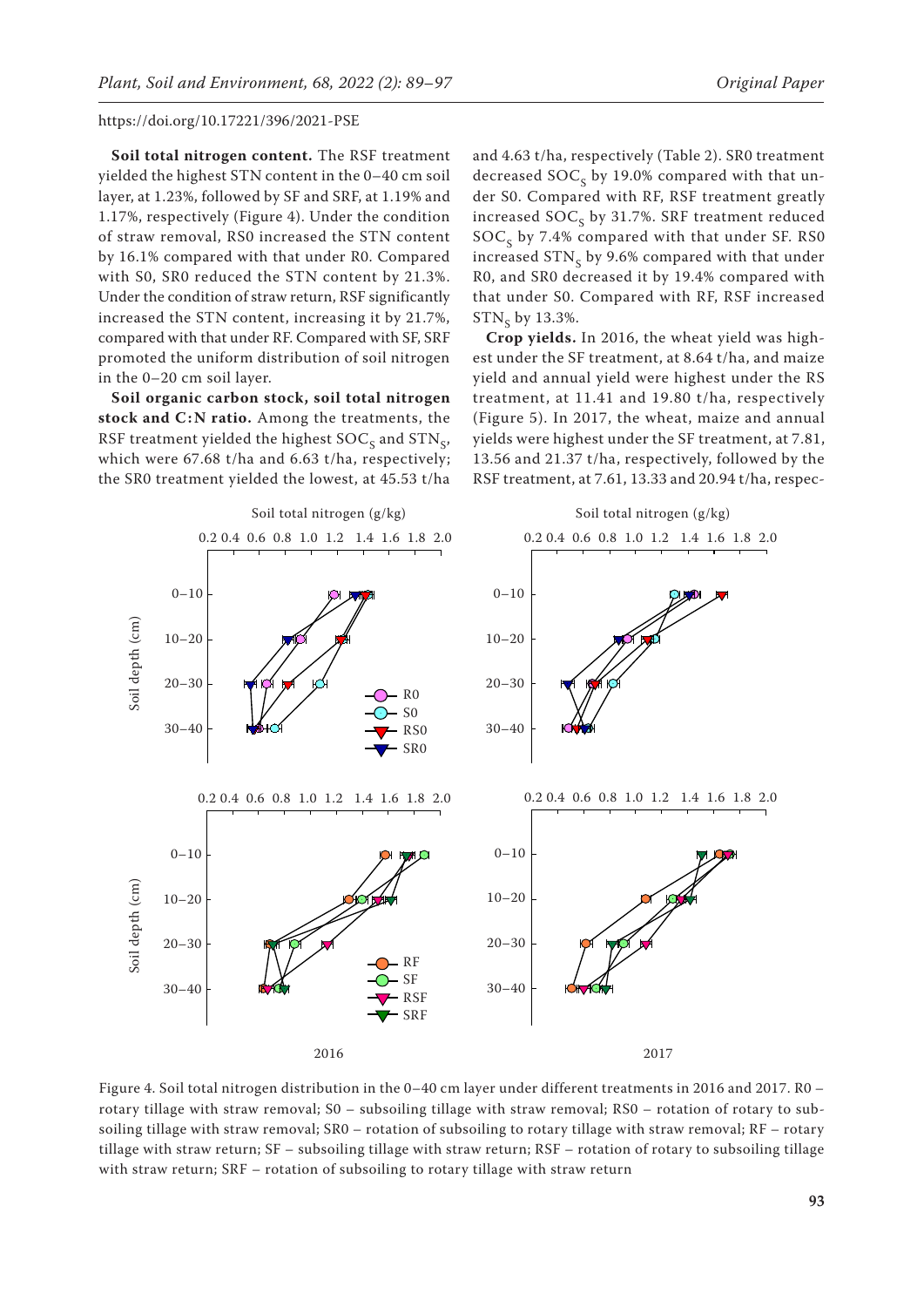| https://doi.org/10.17221/396/2021-PSE |  |
|---------------------------------------|--|
|---------------------------------------|--|

| Table 2. Soil organic carbon stock (SOC <sub>S</sub> ), soil total nitrogen stock (STN <sub>S</sub> ) and the C:N ratio in the 0–40 cm |  |  |
|----------------------------------------------------------------------------------------------------------------------------------------|--|--|
| layer in different treatments in 2016 and 2017                                                                                         |  |  |

| Year | Treatment        | <b>Bulk density</b><br>$(g/cm^3)$ | SOC                  | <b>STN</b>         | SOC <sub>S</sub>     | $STN_S$              |                    |
|------|------------------|-----------------------------------|----------------------|--------------------|----------------------|----------------------|--------------------|
|      |                  |                                   | (g/kg)               |                    | (t/ha)               |                      | $C:N$ ratio        |
| 2016 | R <sub>0</sub>   | 1.44 <sup>a</sup>                 | 7.94 <sup>d</sup>    | 0.84 <sup>d</sup>  | 45.72c               | 4.84 <sup>e</sup>    | $9.45^{b}$         |
|      | S <sub>0</sub>   | $1.39$ abc                        | 9.86 <sup>b</sup>    | 1.12 <sup>b</sup>  | 54.84 <sup>b</sup>   | $6.23b$ <sup>c</sup> | 8.81 <sup>c</sup>  |
|      | R <sub>S</sub> O | 1.38 <sup>abc</sup>               | 8.95 <sup>c</sup>    | 1.01 <sup>c</sup>  | 49.40 <sup>c</sup>   | 5.56 <sup>d</sup>    | 8.88 <sup>c</sup>  |
|      | SR <sub>0</sub>  | $1.39$ abc                        | 8.19 <sup>cd</sup>   | 0.81 <sup>d</sup>  | 45.55c               | 4.50 <sup>e</sup>    | 10.11 <sup>a</sup> |
|      | RF               | 1.43 <sup>ab</sup>                | 8.72 <sup>cd</sup>   | $1.05^{bc}$        | 49.86 <sup>c</sup>   | 6.02 <sup>cd</sup>   | 8.28 <sup>d</sup>  |
|      | <b>SF</b>        | 1.34 <sup>c</sup>                 | 10.51 <sup>b</sup>   | 1.23 <sup>a</sup>  | $56.31^{b}$          | $6.59$ bc            | 8.54 <sup>d</sup>  |
|      | <b>RSF</b>       | 1.34 <sup>c</sup>                 | 11.90 <sup>a</sup>   | 1.27 <sup>a</sup>  | 63.78 <sup>a</sup>   | 6.81 <sup>a</sup>    | 9.37 <sup>b</sup>  |
|      | <b>SRF</b>       | $1.37$ <sup>bc</sup>              | 10.08 <sup>b</sup>   | 1.22 <sup>a</sup>  | 55.24 <sup>b</sup>   | 6.67 <sup>bc</sup>   | 8.28 <sup>d</sup>  |
| 2017 | R <sub>0</sub>   | $1.46^{ab}$                       | 8.15 <sup>d</sup>    | 0.89cd             | 47.60 <sup>d</sup>   | 5.18 <sup>cd</sup>   | 9.18 <sup>d</sup>  |
|      | S <sub>0</sub>   | 1.34 <sup>e</sup>                 | $10.75^{b}$          | 0.98 <sup>bc</sup> | $57.59^{bc}$         | 5.25cd               | $10.96^{ab}$       |
|      | R <sub>S</sub> O | $1.36$ <sup>de</sup>              | 8.81 <sup>c</sup>    | 1.00 <sup>b</sup>  | 47.90 <sup>d</sup>   | 5.43 <sup>c</sup>    | 8.83 <sup>e</sup>  |
|      | SR <sub>0</sub>  | $1.41^{bc}$                       | 8.07 <sup>d</sup>    | 0.84 <sup>d</sup>  | $45.51$ <sup>d</sup> | 4.75 <sup>d</sup>    | 9.58 <sup>c</sup>  |
|      | RF               | 1.47 <sup>a</sup>                 | $9.01$ <sub>bc</sub> | 0.97 <sup>bc</sup> | 52.95 <sup>c</sup>   | $5.67$ <sup>bc</sup> | $9.33^{d}$         |
|      | <b>SF</b>        | 1.33 <sup>e</sup>                 | $12.54^a$            | 1.16 <sup>a</sup>  | 66.71 <sup>a</sup>   | 6.16 <sup>ab</sup>   | 10.83 <sup>b</sup> |
|      | <b>RSF</b>       | 1.36 <sup>e</sup>                 | 13.16 <sup>a</sup>   | 1.19 <sup>a</sup>  | 71.58 <sup>a</sup>   | 6.45 <sup>a</sup>    | 11.10 <sup>a</sup> |
|      | <b>SRF</b>       | 1.41 <sup>cd</sup>                | 10.41 <sup>a</sup>   | 1.13 <sup>a</sup>  | 58.73 <sup>b</sup>   | 6.37 <sup>a</sup>    | 9.21 <sup>d</sup>  |

R0 – rotary tillage with straw removal; S0 – subsoiling tillage with straw removal; RS0 – rotation of rotary to subsoiling tillage with straw removal; SR0 – rotation of subsoiling to rotary tillage with straw removal; RF – rotary tillage with straw return; SF – subsoiling tillage with straw return; RSF – rotation of rotary to subsoiling tillage with straw return; SRF – rotation of subsoiling to rotary tillage with straw return. Different lowercase letters within a column indicate significant differences between treatments (*P* < 0.05)



Figure 5. Wheat yield, maize yield and annual yield under different treatments in 2016 and 2017. Different letters within a group indicate significant differences between treatments (*P* < 0.05). R0 – rotary tillage with straw removal; S0 – subsoiling tillage with straw removal; RS0 – rotation of rotary to subsoiling tillage with straw **0 0** removal; SR0 – rotation of subsoiling to rotary tillage with straw removal; RF – rotary tillage with straw return; **Wheat Maize Annual Wheat Maize Annual** SF – subsoiling tillage with straw return; RSF – rotation of rotary to subsoiling tillage with straw return; SRF –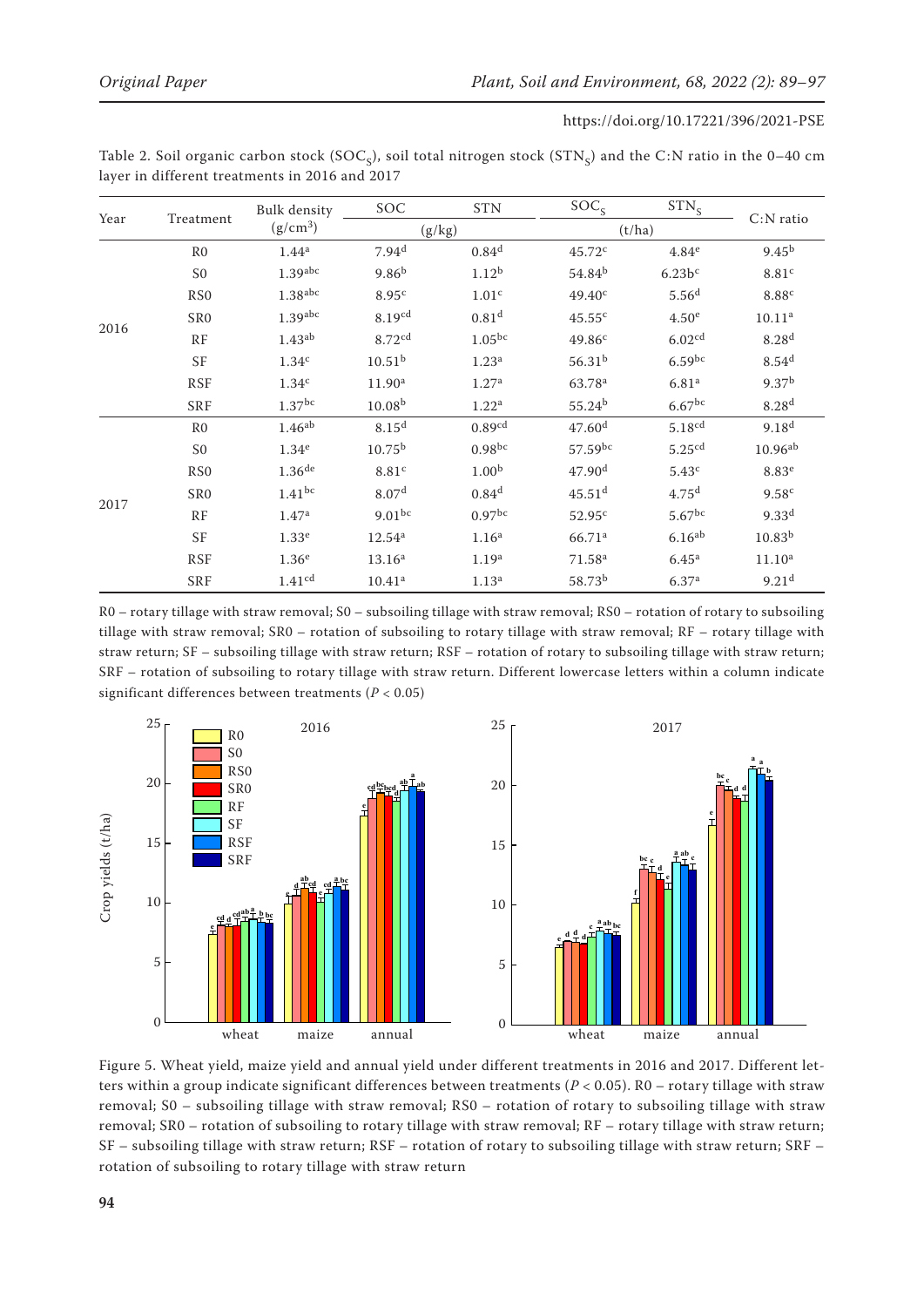tively. In 2016 and 2017, RSF treatment increased wheat, maize and annual yields by 1.4, 15.4 and 9.5%, respectively, compared to those under RF. SRF treatment reduced the wheat, corn and annual yields by 4.4, 1.3 and 2.6%, respectively, compared with those under SF.

# **DISCUSSION**

**Effects of tillage rotation on SOC.** The tillage rotation treatments in this study significantly changed SOC and  $SOC<sub>c</sub>$ , with opposite trends observed between the two types of rotation. The rotation from rotary tillage to subsoiling significantly increased SOC and  $SOC<sub>c</sub>$  in the 0–40 cm soil layer, while the rotation from subsoiling to rotary tillage decreased these parameters. These results may reflect the protective effect of soil aggregates on organic carbon. The RS treatment significantly reduced the artificial disturbance to the topsoil and the damage to soil macro-aggregates. Soil macro-aggregates provide good physical protection for organic carbon (Zhao et al. 2021). In addition, RS broke the plough bottom, reduced soil compaction and bulk density, improved soil porosity, and was conducive to the downward growth of crop roots (Shu et al. 2015, Wang et al. 2019, Li et al. 2020). The increases in root biomass and exudates due to this type of rotation increase nutrient availability to microorganisms, thereby promoting soil carbon sequestration (Cai et al. 2014). In addition, in 2016, compared to R0, RS0 reduced the organic carbon of the 0–20 cm soil layer, while RSF increased it compared to the level under RF. In the 20–40 cm soil layer, RS increased SOC compared to that under R, but the increase differed depending on whether the straw was returned, with RSF and RS0 increasing SOC by 71.7% and 46.0%, respectively. Therefore the rotation of rotary tillage to subsoiling tillage combined with straw return can better preserve SOC than other managements, and the two practices complement each other (Li et al. 2021). Others, in 2016, SRF increased the SOC in the 0–10 cm soil layer compared to that under SF. This result may have been observed because rotary tillage can help incorporate and evenly disperse straw into the soil. By incorporating straw in this manner, the contact area between the straw and soil is increased, which not only accelerates straw decomposition but also improves the metabolic activities of soil microorganisms (Zhou et al. 2020). Therefore, the rotation of rotary tillage to subsoiling can increase soil organic carbon.

Effects of tillage rotation on STN and STN<sub>c</sub>. Farmland management measures (tillage methods, straw return, etc.) have a greater impact on soil total nitrogen. An experiment by Wang et al. (2020) on the Loess Plateau in China showed that long-term chisel plough tillage in dryland agroecosystems could serve as a promising soil management practice for increasing crop productivity and maintaining sustainability by enhancing N removal from crop biomass and decreasing N losses *via* N<sub>2</sub>O emission and nitrate-N leaching. Tillage-induced variation in STN content may be associated with the change in soil microbial activity under different tillage modes (Butterbach-Bahl et al. 2013). Subsoiling has significantly reduced disturbance to the surface soil compared to rotary tillage. The reduction of tillage intensity reduces soil disturbance and promotes the activity of soil microorganisms, thereby transferring more nitrogen from crop straws to the soil (Qi et al. 2018). Therefore, the rotation of rotary tillage to subsoiling combined with straw return can increase soil total nitrogen in the 0–20 cm soil layer. Because subsoiling loosens and maintains a deep tillage layer without overturning. Meanwhile, rotary tillage cuts, breaks, and blends the soil during the rotation process, and the surface soil is fully mixed. Thus, the distribution of STN under the rotation of subsoiling to rotary tillage is more homogeneous in the 0–20 cm soil layer compared to subsoiling.

**Effects of tillage rotation on crop yields.** Crop yield is the result of many factors including meteorologic factors (temperature, precipitation, etc.) and farmland management methods (tillage methods, straw return, etc.). High production was maintained under the SF and RSF treatments, as shown by the annual yields. High SOC and STN can ensure a high crop yield. Under a given set of weather conditions, an increase in SOC and STN accumulation can enhance crop production by maintaining soil structure and moderating soil microbial activities (Butter-Bahl et al. 2011, Ghimire et al. 2017). Liu et al. (2020) found that the two-year average yields of wheat and maize under rotary tillage plus subsoiling treatment were increased by 11.3% and 0.7%, respectively, compared with those under continuous rotary tillage treatment. A four-year tillage rotation experiment by Tian et al. (2016) in North China showed that deep tillage altered SOC pools by 15.6 t/ha and decreased subsoil density, thereby benefitting root growth and improving the annual total yield of the wheat and maize cropping system by 24% compared with that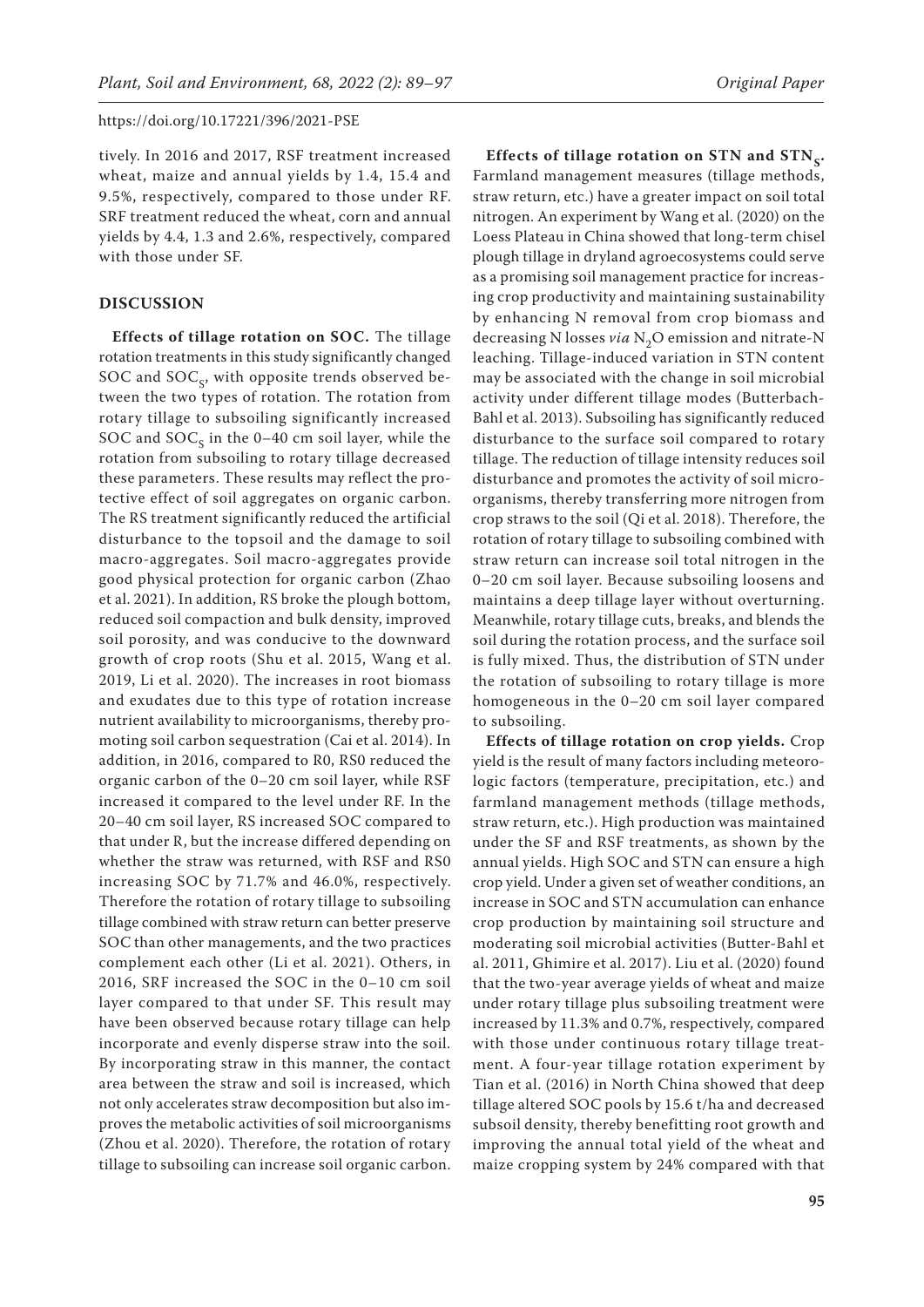obtained under rotary tillage. Moreover, subsoiling in soils with root restriction layers can reduce soil bulk density and improve soil water and nutrient contents and distributions, thereby facilitating root growth and development and increased yield (Figuerola et al. 2012, Schneider et al. 2017). This is similar to our study results. RS significantly increased wheat, maize, and annual yields. In summary, long-term rotary tillage followed by subsoiling combined with straw return can significantly increase SOC, STN and crop yields. The rotation of rotary tillage to subsoiling combined with the straw return is an effective measure for improving soil quality and increasing crop yields in the NCP.

### **REFERENCES**

- Bao S.D. (2000): Soil Agricultural Chemistry Analysis. Beijing: Agricultural Press. (In Chinese)
- Butter-Bahl K., Nemitz E., Zaehle S., Billen G., Boeckx P., Erisman J.W., Garnier J., Upstill-Goddard R., Kreuzer M., Oenema O., Reis S., Schaap M., Simpson D., de Vries W., Winiwarter W., Sutton W.A. (2011): Nitrogen as a threat to the European greenhouse balance. In: Sutton M.A., Howard C.M., Erisman J.W., Billen G., Bleeker A., Grennfelt P., van Grinsven H., Grizzetti B. (eds.): The European Nitrogen Assessment: Sources, Effects and Policy Perspectives. Cambridge, Cambridge University Press, 405–433. ISBN: 9780511976988
- Butterbach-Bahl K., Baggs E.M., Dannenmann M., Kiese R., Zechmeister-Boltenstern S. (2013): Nitrous oxide emissions from soils: how well do we understand the processes and their controls? Philosophical Transactions of the Royal Society B: Biological Sciences, 368: 20130122.
- Cai H.G., Ma W., Zhang X.Z., Ping J.Q., Yan X.G., Liu J.Z., Yuan J.C., Wang L.C., Ren J. (2014): Effect of subsoil tillage depth on nutrient accumulation, root distribution, and grain yield in spring maize. Crop Journal, 2: 297–307.
- Dikgwatlhe S.B., Chen Z.D., Lal R., Zhang H.L., Chen F. (2014): Changes in soil organic carbon and nitrogen as affected by tillage and residue management under wheat-maize cropping system in the North China Plain. Soil and Tillage Research, 144: 110–118.
- Ding X.L., Han X.Z., Liang Y., Qiao Y.F., Li L.J., Li N. (2012): Changes in soil organic carbon pools after 10 years of continuous manuring combined with chemical fertilizer in a Mollisol in China. Soil and Tillage Research, 122: 36–41.
- FAO-UNESCO (1988): FAO-UNESCO soil map of the world. Revised legend. In: ISRIC (ed.): World Soil Resources Report 60. Rome, Food and Agriculture Organisation of the United Nations.
- Feng Q., An C.J., Chen Z., Wang Z. (2020): Can deep tillage enhance carbon sequestration in soils? A meta-analysis towards GHG mitigation and sustainable agricultural management. Renewable and Sustainable Energy Reviews, 133: 110293.
- Figuerola E.L.M., Guerrero L.D., Rosa S.M., Simonetti L., Duval M.E., Galantini J.A., Bedano J.C., Wall L.G., Erijman L. (2012): Bacterial indicator of agricultural management for soil under notill crop production. Plos One, 7: e51075.
- Ghimire R., Lamichhane S., Acharya B.S., Bista P., Sainju U.M. (2017): Tillage, crop residue, and nutrient management effects on soil organic carbon in rice-based cropping systems: a review. Journal of Integrative Agriculture, 16: 1–15.
- Guo J.H., Liu X.J., Zhang Y., Shen J.L., Han W.X., Zhang W.F., Christie P., Goulding K.W.T., Vitousek P.M., Zhang F.S. (2010): Significant acidification in major Chinese croplands. Science, 327: 1008–1010.
- Guo Y.F., Fan R.Q., Zhang X.P., Zhang Y., Wu D.H., McLaughlin N., Zhang S.X., Chen X.W., Jia S.X., Liang A.Z. (2019): Tillageinduced effects on SOC through changes in aggregate stability and soil pore structure. Science of The Total Environment, 703: 134617.
- Guo Z., Wang D.Z. (2013): Long-term effects of returning wheat straw to croplands on soil compaction and nutrient availability under conventional tillage. Plant, Soil and Environment, 59: 280–286.
- He J., Li H.W., Wang X.Y., McHugh A.D., Li W.Y., Gao H.W., Kuhn N.J. (2007): The adoption of annual subsoiling as conservation tillage in dryland maize and wheat cultivation in northern China. Soil and Tillage Research, 94: 493–502.
- He M., Wang Y.C., Wang L.G., Zhu P., Li C.S. (2017): Using DNDC model to simulate black soil organic carbon dynamics as well as its coordinate relationship with crop yield. Plant Nutrition and Fertilizer Science, 23: 9–19. (In Chinese)
- Hou X.Q., Li R., Jia Z.K., Han Q.F. (2013): Effect of rotational tillage on soil aggregates, organic carbon and nitrogen in the Loess Plateau area of China. Pedosphere, 23: 542–548.
- Hu R.W., Liu Y.J., Chen T., Zheng Z.Y., Peng G.J., Zou Y.D., Tang C.G., Shan X.H., Zhou Q.M., Li J. (2021): Responses of soil aggregates, organic carbon, and crop yield to short-term intermittent deep tillage in Southern China. Journal of Cleaner Production, 298: 126767.
- Li S., Hu M.J., Shi J.L., Tian X.H., Wu J.C. (2021): Integrated wheatmaize straw and tillage management strategies influence economic profit and carbon footprint in the Guanzhong Plain of China. Science of The Total Environment, 767: 145347.
- Li S., Han W., Zhang K., Yi Y.L. (2020): Effect of different tillage methods on soil structure and maize root distribution in cinnamon soil area western Liaoning. Maize Science, 28: 101–106.
- Liu Q.Y., Kan Z.R., He C., Zhang H.L. (2020): Effects of strategic tillage on soil physicochemical properties and grain yield in the North China Plain. Agronomy, 10: 1167.
- Lü W., Li J., Yue Z.F., Chen N.N., Wang S.L. (2015): Effects of rotational tillage on soil organic matter and soil total nitrogen contents of continuous cropping wheat field in Weibei Highland. Scientia Agricultura Sinica, 48: 3186–3200.